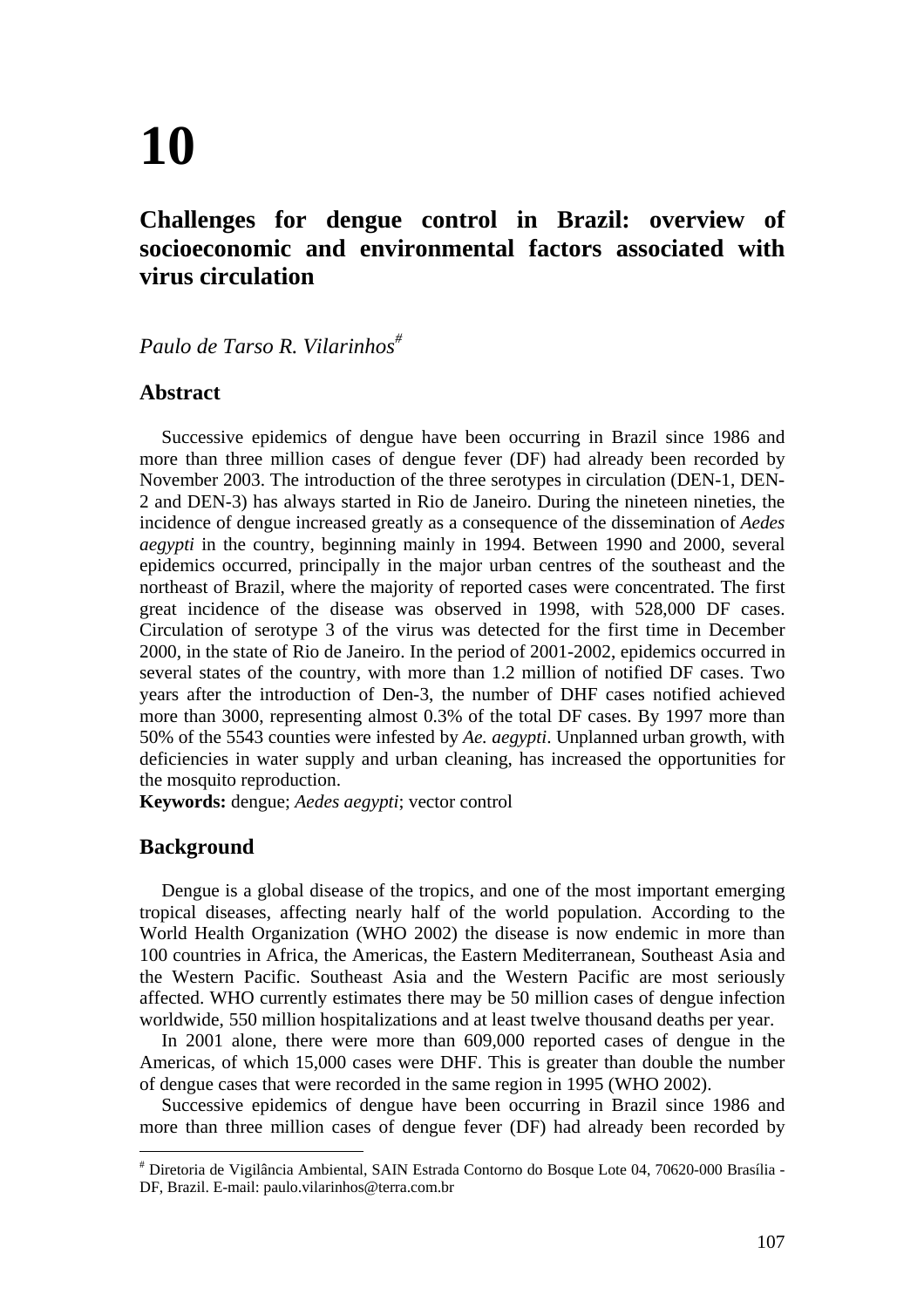November 2003 (Figure 1, see Colour pages elsewhere in this book). The introduction of the three serotypes in circulation (DEN-1, DEN-2 and DEN-3) has always started in Rio de Janeiro (Da Silva Jr et al. 2002).

### **Epidemiology**

The occurrence of dengue in Brazil is well-defined by the seasons, the greater incidence occurring in the first months of the year, particularly between March and May (Figure 2, see Colour pages elsewhere in this book), when the prevailing temperature and humidity conditions around the country favour the proliferation of the vector *Aedes aegypti* (Teixeira et al. 2002).

During the nineteen nineties, the incidence of dengue increased greatly as a consequence of the dissemination of *Ae. aegypti* in the country, beginning mainly in 1994 (Figure 3). Dispersion of the vector was followed by the dissemination of serotypes 1 and 2 in 20 of the 27 states of the country. Between 1990 and 2000, several epidemics occurred, principally in the major urban centres of the southeast and the northeast of Brazil, where the majority of reported cases were concentrated (Figure 1, see Colour pages elsewhere in this book). The midwestern and northern regions were subsequently affected by dengue epidemics starting in the second half of the 1990s. The first great incidence of the disease was observed in 1998, with 528,000 DF cases (Figure 1, see Colour pages elsewhere in this book).



**Incidence rate/100,000**

Figure 3. Incidence rate of notified cases of dengue fever and number of municipalities with Aedes aegypti in Brazil, 1986-2003 (Source: SVS)

#### **Current status**

Circulation of serotype 3 of the virus was detected for the first time in December 2000, in the state of Rio de Janeiro. In 2002, it has been observed that the diffusion of serotype 3 from the state where it was originally detected presents a different profile from the diffusion observed with serotypes 1 and 2. Previously, diffusion of a new serotype occurred slowly and some years elapsed before indigenous cases occurred in other states. In the first three months of the year 2002, the presence of the new serotype of the virus had been detected in ten more states (Bahia, Ceará, Goiás, Mato Grosso, Mato Grosso do Sul, Minas Gerais, Pará, Paraíba, Pernambuco and São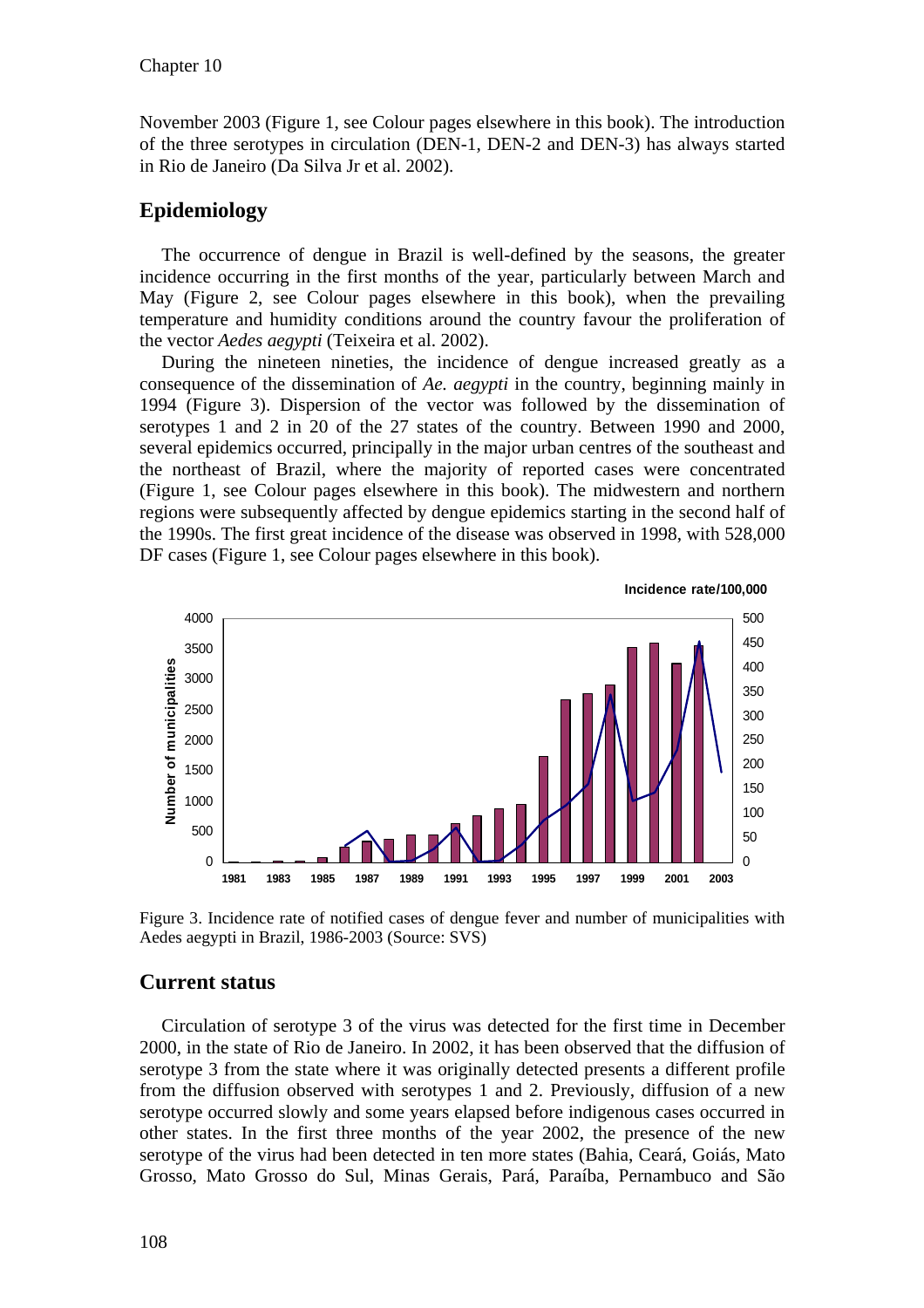Paulo) (Figure 4, see Colour pages elsewhere in this book). At the same time, the suspected and confirmed cases of dengue increased considerably in some states, strengthening the trend toward the increase in cases observed in 2000 and 2001. In the period of 2001-2002, epidemics occurred in several states of the country, with more than 1.2 million of notified DF cases. During the same period, a switch on DHF profile was observed (Figure 5). Up to the year 2000, when only Den-1 and Den-2 virus were circulating, DHF records represented 0.05% of the more than 1.7 million DF cases. Two years after the introduction of Den-3, the number of DHF cases notified achieved more than 3000, representing almost 0.3% of the total DF cases. Previous exposure to the two other serotypes in the population hit by Den-3 may explain this raise in DHF cases (Teixeira et al. 2002). Also of concern is the high fatality rate (over 5% observed), when compared with levels below 1% reported for Southeast Asia (Rojanapithayakorn 1998).



Figure 5. Dengue haemorragic fever reported cases and deaths in Brazil, 1990-2003 (Source: SVS)

#### **Fight against the vector**

In 1973 it was declared that *Ae. aegypti* had been eradicated from Brazil. However, three years later, the vector reappeared and since then has gradually spread throughout the country. Figure 5 shows that during the 1990s the number of municipalities infested increased steadily, followed by a rise in dengue incidence. By 1997 more than 50% of the 5543 counties were infested by *Ae. aegypti*. Data from the 2000 demographic census comparing the population growth in some metropolitan regions show growth rates varying from 3 to 29% in counties around large cities such as São Paulo, Rio de Janeiro, Belo Horizonte and Recife (IBGE 2004). It is recognized that unplanned urban growth, with deficiencies in water supply and urban cleaning has increased the opportunities for the mosquito reproduction. The intensive disposure of non-biodegradable materials such as plastic containers and tyres in the environment plays an important role in the dispersion and maintenance of foci for the mosquito (Gubler 1997). Entomological surveillance presented in Figure 6 shows the main foci of *Ae. aegypti* in 2001, per county. In the Northeast region, where less than 70% of premises are equipped with piped water (IBGE 2004) and water supply is often unreliable, the main breeding site is related with water reservoirs (tanks, metal drums etc.). In the Southwest region, where most of the large urban centres and highpopulation-density areas are, the main foci of the vector are associated with waste collection and tyres.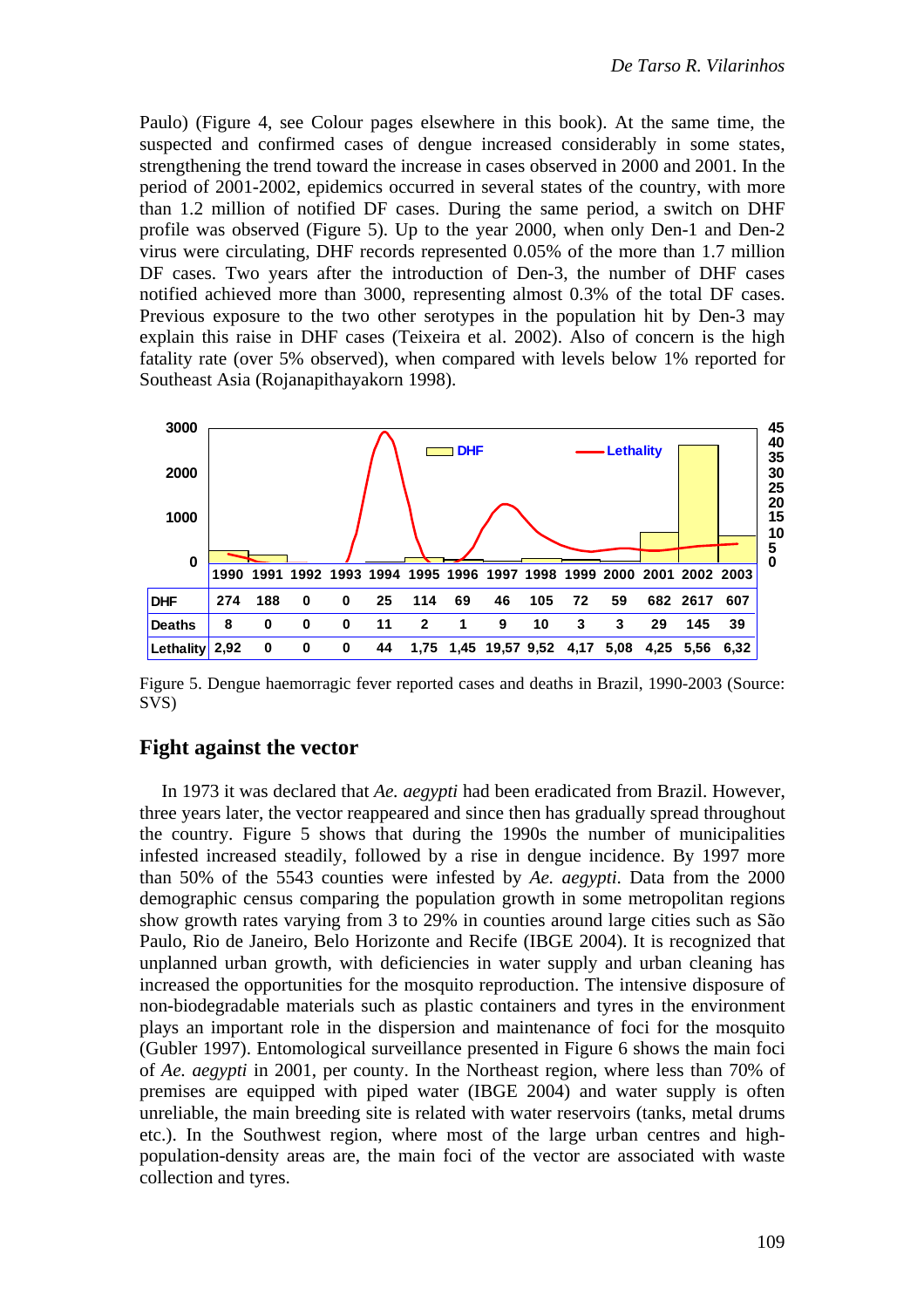Methods traditionally used in the fight against vector-borne diseases in Brazil and on the continent have not been successful in controlling the vector. Previous programmes centred on chemicals, with limited or no community participation, without intersectorial integration and with little utilization of epidemiological instruments. These programmes were unable to contain the vector because of its great capacity for adaptation to an environment rapidly changing by urbanization and new customs.

In 1996, the Ministry of Health decided to revise the strategy against *Ae. aegypti* and proposed a Programme of Eradication of the vector (PEAa). The new programme took into account the difficulties of the previous control strategy and, paradoxically, it proposed an even more complex objective, stemming from the assumption that the vector could be eradicated. Though the PEAa stemmed from this mistaken assumption and presented omissions or deficiencies in important areas such as community participation and epidemiological surveillance, it had undeniable merits. For example, the programme proposed multisectorial action and foresaw the participation of the three levels of government – federal, state and municipal – in the endeavour.

In practice, the PEAa contributed to strengthening the fight against the vector, considerably increasing resources for the project. Prevention activities however were centred mainly on utilization of insecticides.

Results obtained in Brazil and at the international level brought into question the viability of a short-term policy of eradication of the vector. This led the Ministry of Health to re-evaluate the progress and limitations of the programme, with the objective of establishing a new programme to control dengue.

### **Prevention and control strategy**

The increase in observed incidence of dengue in the last two years and the introduction of a new serotype (DEN 3) led to a prediction of increased risk of dengue epidemics and an increase of the cases of DHF. To face the expected risks for 2002, the Ministry of Health, in collaboration with the Pan-American Health Organization, carried out an international seminar in June 2000 to evaluate the situation and prepare a National Dengue Control Plan (PNCD). The plan targeted the 657 municipalities of greatest risk in the country, with the objective of more effectively utilizing the positive results of previously adopted initiatives. These include: 1) a large infrastructure for vector control in the states and municipalities (vehicles, spraying equipment, microscopes and computers); 2) nearly 40,000 agents trained in vector control, in more than 3,500 municipalities; and 3) a set of nationally standardized activities and technical standards for vector control.

The PNCD was conceived with three goals: i) to bring *Ae. aegypti* infestation levels (house index) bellow 1%; ii) to reduce DF cases by 50% in 2003, in comparison with 2002, and by 25% every year after; and iii) to reduce DHF fatalities to less than 1%. To accomplish these goals the Plan was focused in the 657 counties that historically have held more than 70% of the notified dengue cases, in the 25 states where transmission occurs. The guidelines developed to implement the Plan are:

- **Strengthening epidemiologic surveillance**  to seek early detection of virus circulation;
- **Integrating vector control with epidemiological surveillance** aiming to block transmission at initial focus;